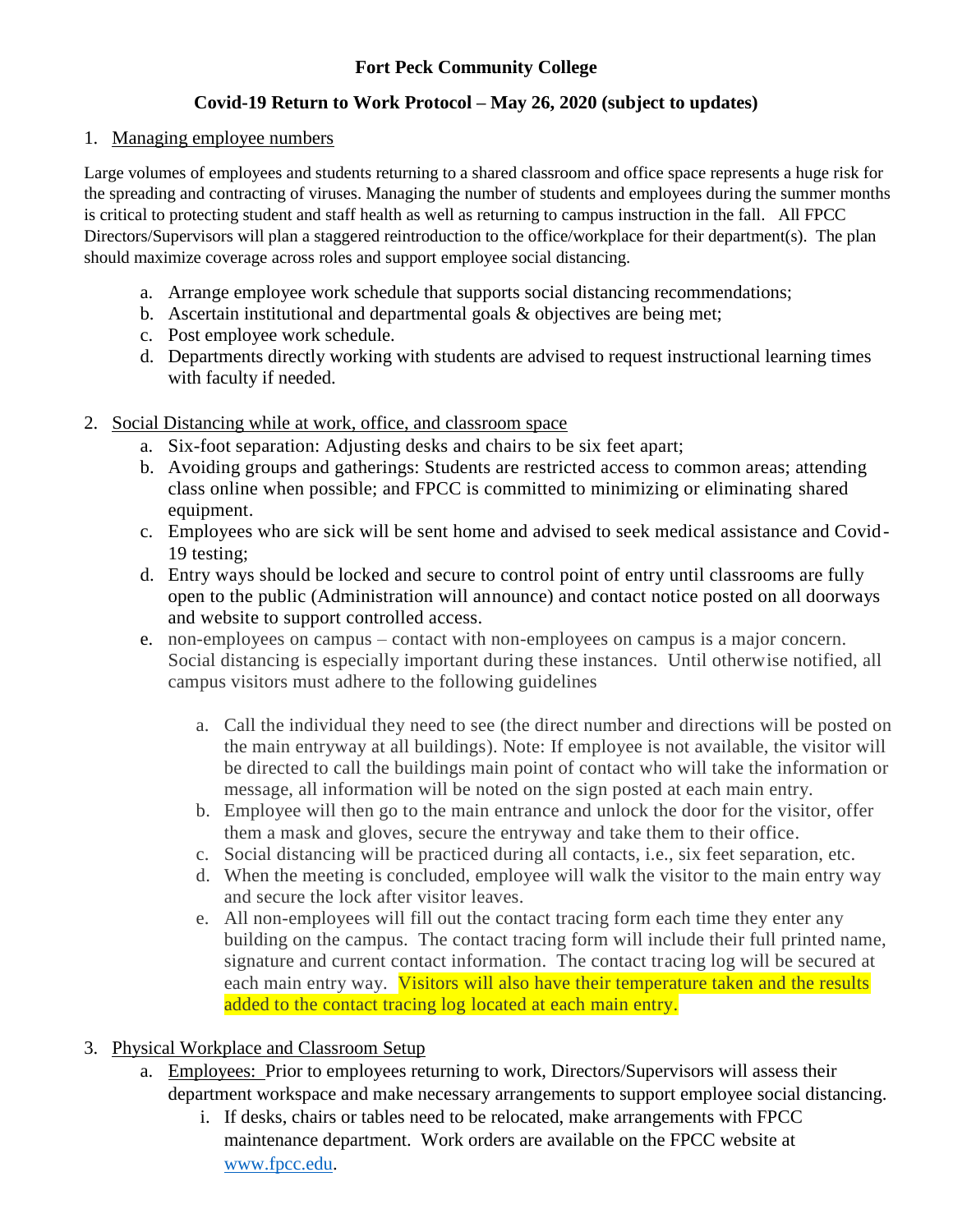- b. Student Learning: Administration at Fort Peck Community College toured campus building and determined that prior to students any campus learning the Academic WP for Instruction and Vocational Education will assess academic department workspace, and classrooms and make necessary arrangements to support student social distancing.
	- i. If desks, chairs or tables need to be relocated, make arrangements with FPCC maintenance department. Work orders are available on the FPCC website at [www.fpcc.edu.](http://www.fpcc.edu/)

### 4. High-Risk Employees and students

High-risk employees are encouraged to contact the FPCC President to ensure their safety during the return to work phase. High-risk/vulnerable employees may fall under the following:

- a. Older employees;
- b. Students and employees with special conditions or illness;
- c. Pregnant employees or employees with pregnant spouse/significant other.
- d. Students or employees caring for elderly parents/grandparents.
- e.

Note: the CDC has issued guidance concerning those who are at higher risk for severe illness from COVID-19.

- 5. Masks and gloves usage
	- a. Masks and disposable gloves will be provided, employees will be required to wear masks and gloves if working within 6 feet of others;
- 6. Sanitation and Hygiene Best Practices
	- a. Employees will adhere to best practices for handwashing;
	- b. Handwashing reminders will be posted throughout campus;
	- c. Regular sanitation of buildings.
- 7. CDC Recommendations for employees with non-confirmed Covid-19 illness, confirmed Covid-19 situations and the return to the workplace
- a. Unconfirmed COVID-19 with illness

Let's say you have an employee or student who has had a fever and cough, but did not get confirmation they were infected with COVID-19. They have fully recovered from their illness with or without medical intervention. Based on the CDC guidelines, you can allow them to return to work only under all of the following conditions:

- least 3 days have passed since recovery, with no fever for a minimum of 72 hours. Employees must have no abnormal temperature for 72 hours *without* the use of any fever-reducing medicines (aspirin, acetaminophen, or ibuprofen)
- Their respiratory symptoms have improved
- 7 days have passed since the beginning of any symptoms
	- b. Confirmed COVID-19 with *no* illness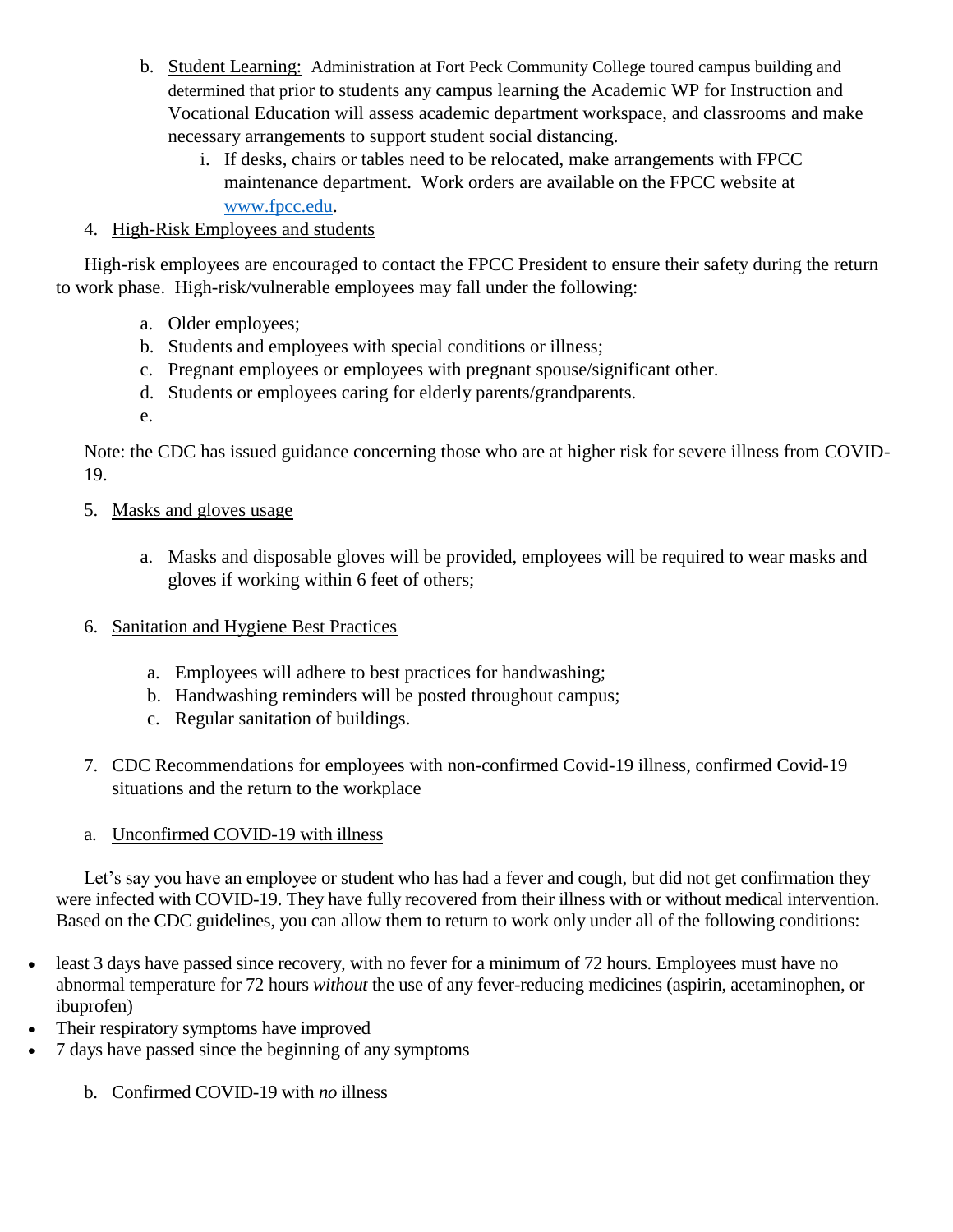What about an employee or student who has been confirmed (tested positive by a medical professional) with COVID-19 but has not become ill due to the virus? They have to remain in isolation following their diagnosis. Based on the CDC guidelines, they should be able to return to work only under all of the following conditions:

- After at least 7 days have passed since the date of their first positive COVID-19 test
- They have not become ill
- For an additional 3 days *after* they end isolation, they continue to limit contact (stay 6 feet away) with others
- They wear a mask or other covering of their nose and mouth to limit the potential of dispersal of respiratory secretions

#### c. Confirmed COVID-19 with illness not requiring hospitalization

This is an employee or student who has been confirmed (tested positive by a medical professional) with COVID-19 and has become mildly or moderately ill due to the virus. These employees were the ones who selfisolated and medicated at home and did not require hospitalization. Based on the CDC guidelines, they should be able to return to work only under all of the following conditions:

- At least 3 days have passed since their recovery, with no abnormal fever for a minimum of 72 hours. Employees must have no significant temperature for 72 hours *without* the use of any fever-reducing medicines (aspirin, acetaminophen, or ibuprofen)
- Respiratory symptoms have improved

.

- No continuing illness: the employee exhibits no symptoms of COVID-19
- The employee has had *2 confirmed negative COVID-19 tests*, administered by a medical professional and spaced at least 24 hours apart

#### d. Confirmed COVID-19 with illness requiring hospitalization

An employee or student who has been confirmed (tested positive by a medical professional) with COVID-19 and has become ill due to the virus, requiring hospitalization may be at higher risk of shedding (dispersing respiratory secretions) and spreading the infection. The CDC recommends rigorous testing before returning these employees to work since they may experience longer periods of viral detection compared to those with mild or moderate symptoms.

The CDC [writes,](https://www.cdc.gov/coronavirus/2019-ncov/hcp/disposition-hospitalized-patients.html) "Severely immunocompromised patients (e.g., medical treatment with immunosuppressive drugs, bone marrow or solid organ transplant recipients, inherited immunodeficiency, poorly controlled HIV) may also have longer periods of SARS-CoV-2 RNA detection and prolonged shedding of infectious recovery." For those who have been hospitalized and others in high-risk categories, the contagion may last longer than for others. Further, they suggest, "placing a patient in a setting where they will have close contact with individuals at risk for severe disease warrants a conservative approach."

The CDC recommends a test-based strategy before returning high-risk and hospitalized employees to work. Employees with conditions that might weaken their immune system may have "prolonged viral shedding after recovery." The CDC recommends these employees discuss returning to work with their personal healthcare provider to best assess if they pose no threat to coworkers

This may include re-testing to verify they are no longer shedding the virus. Businesses should consider each of these staff members on a case-by-case basis, requiring verified testing and return to work authorizations from the worker's healthcare professional.

> Haven Gourneau President Fort Peck Community College 5/19/2020